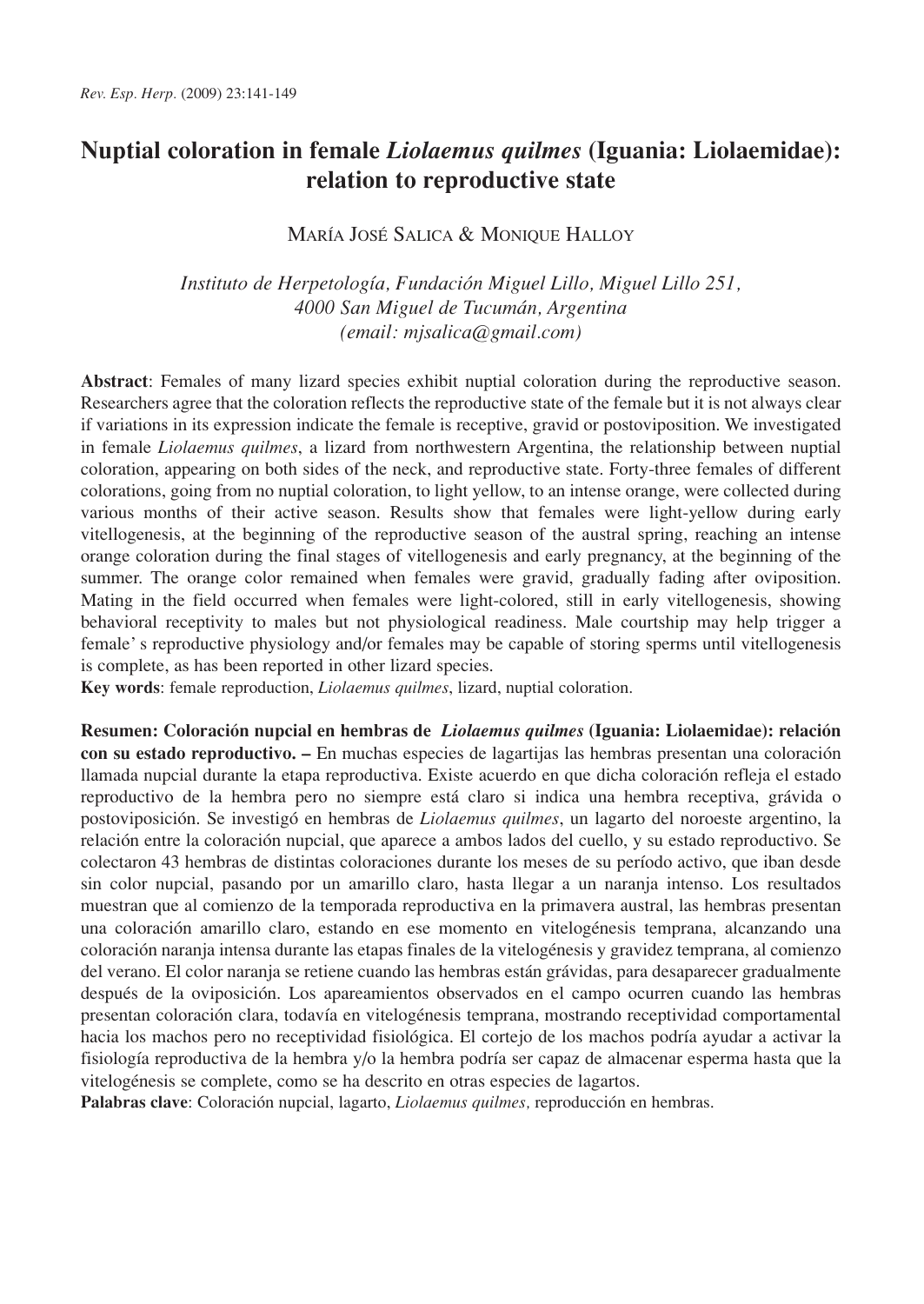#### **INTRODUCTION**

Females in more than thirty lizard species exhibit colors known as nuptial coloration during the reproductive season (COOPER & GREENBERG, 1992). Because nuptial coloration may incur a cost, the female becoming more conspicuous to predators, it may provide some adaptive advantage to them (COOPER & GREENBERG, 1992; BAIRD, 2004). Different hypotheses have been proposed for the adaptive function of nuptial coloration in female lizards. Some studies propose the receptivity hypothesis, whereby female nuptial coloration indicates their receptiveness to approaching males (e.g., Crotaphytidae: *Crotaphytus wislizenii*, MONTANUCCI, 1965; *C. collaris*, BAIRD, 2004; Chamaeleonidae: *Chamaeleo chamaeleon*, CUADRADO, 1998, 2000; Agamidae: *Ctenophorus ornatus*, LEBAS & MARSHALL, 2000). Other studies suggest the rejection hypothesis (e.g., Phrynosomatidae: *Sceloporus virgatus*, VINEGAR, 1972; Agamidae: *Ctenophorus maculosus*, OLSSON, 1995, OLSSON & MADSEN, 1998), stating that color could be a reliable signal that a female is gravid, thus avoiding the cost of being courted and non successful matings (COOPER & GREENBERG, 1992). Another hypothesis that has been advanced is the conditional signal hypothesis (HAGER, 2001). In this case, light coloration at the beginning of the reproductive season indicates receptivity whereas an increase in coloration together with an increase in female aggression, would indicate a pregnant female (HAGER, 2001).

ETHERIDGE (1993) pointed out the presence of nuptial coloration in several species of the South American genus *Liolaemus*, including *L. quilmes*. In this species, females develop nuptial coloration on the lateral sides of the neck, starting with a light yellow, as they come out of hibernation at the end of October, becoming more intense as the austral spring advances, changing to orange or even to a reddish coloration by the end of November or early December, after which it gradually fades before females return to hibernation in March or April (HALLOY *et al*., 2007; SALICA 2008). Here we investigate the relationship between the nuptial coloration of female *L. quilmes* and their reproductive state. Our objectives were to: 1) identify different categories of nuptial coloration in female *L. quilmes*, 2) describe the different reproductive states of female *L. quilmes*, and 3) relate color categories to female reproductive states.

The *Liolaemus* genus (Liolaemidae) corresponds to an iguanian group of lizards from South America (FROST *et al.,* 2001). More than 200 species are presently known (ABDALA *et al*., 2008). *Liolaemus quilmes* is found in northwestern Argentina between 1600 and 3000 m, in arid to semi arid regions of the phytogeographic province of the Monte (CEI, 1993; ETHERIDGE, 1993) and the Prepuna (HALLOY *et al*., 1998; for phytogeographic provinces, see CABRERA & WILLINK, 1980). It is a diurnal, insectivorous and oviparous species (HALLOY *et al*., 2006; RAMIREZ PINILLA, 1992a). Males are slightly larger than females (average snout-ventlength of 66 mm and 61 mm, respectively, ETHERIDGE, 1993; HALLOY, 1996). They also exhibit a more colored pattern than females. Males emerge from hibernation in September, at the beginning of the austral spring, females appearing 4 to 6 weeks later (HALLOY & ROBLES, 2003).

## **MATERIALS AND METHODS**

The study was conducted at a site called "Los Cardones" (26° 40' 1.5" S, 65° 49' 5.1" W, datum: WGS84; 2725 m elevation), Tucumán province, Argentina. We collected monthly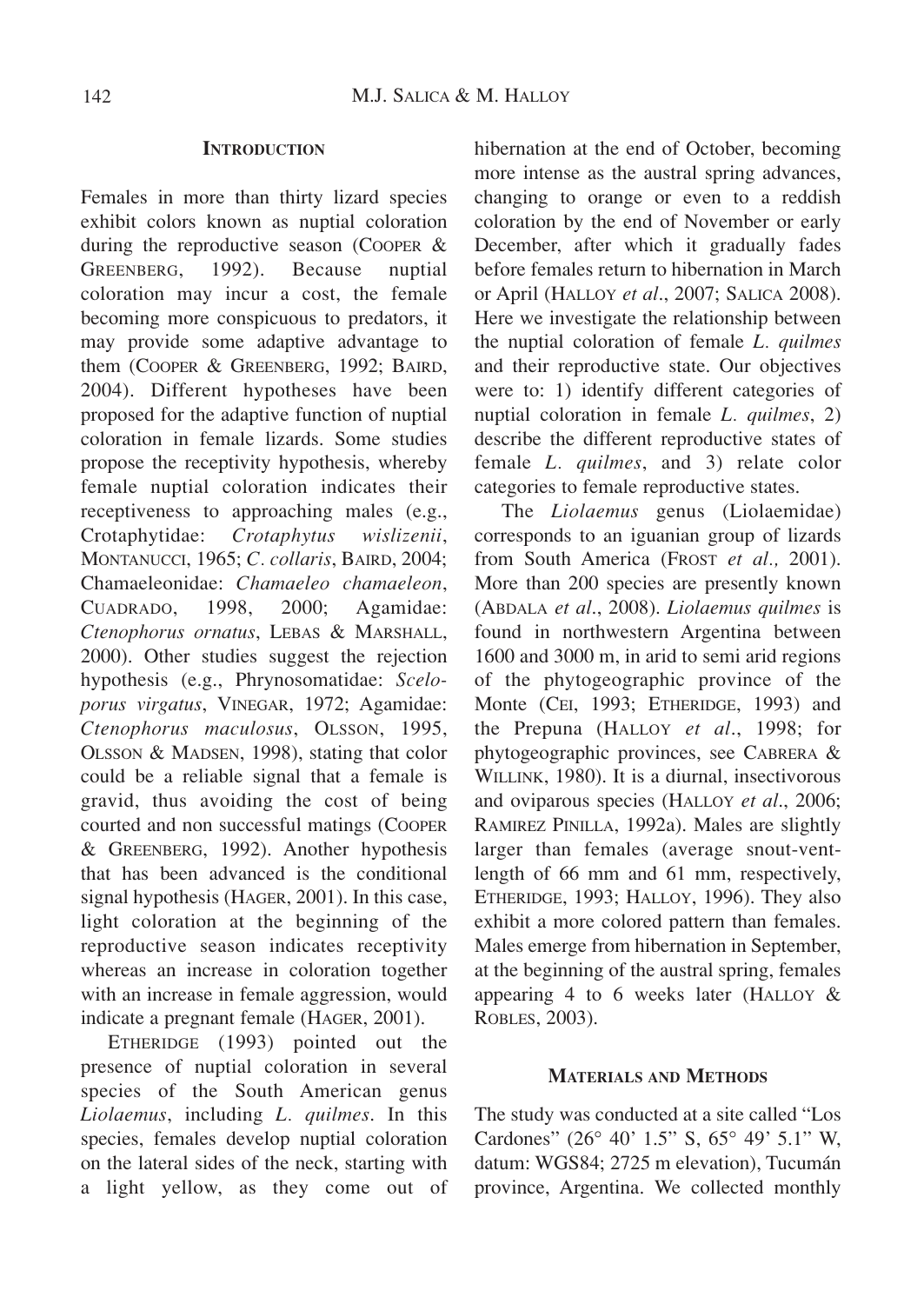samples of female *L. quilmes* (n = 43) between October 2007 and March 2008, corresponding to one austral spring and summer seasons. Female snout-vent lengths and weights were taken upon capture.

Traditionally, two methods have been used to standardize color categories in order to measure and compare individuals or species. These are the Munsell system (e.g., COOPER & CREWS, 1987; HAGER, 2001; WEISS, 2002) and spectrophotometry (e.g., BENNETT *et al*., 1994; LEBAS & MARSHALL, 2000; WHITING *et al*., 2006). Although both allow the establishment of color categories, the latter is more objective because it does not rely on human visual perception. Since our study did not require sophisticated measurements but a simple method of categorizing color, we used a method equivalent to the Munsell color system based on computer software that allows categorization of different colors. Digital photos were taken of each live female (see below), after which they were sacrificed to study the reproductive state corresponding to the different color categories.

Color may be characterized by hue (corresponding to what is generally referred to as color, units given in degrees), brightness (or value in the Munsell system, which refers to the relative reflectance of the stimulus, going from pure black 0%, to pure white 100%), and saturation (or chroma in the Munsell system, which corresponds to the intensity of a color, going from 0% for neutral or weak colors to 100% for highly saturated or vivid colors, COOPER & GREENBERG, 1992; HAGER, 2001; MASELLO *et al.,* 2004). Although these parameters are based on human perception, they manifest the physical characteristics of reflected light (ENDLER*,* 1990). Nevertheless the authors confirmed independently the color categories presented here. The parameters do not measure the reflection of ultraviolet light (BENNETT *et al*., 1994), which may be present (e.g., BLEIWEISS, 2004; MOLINA-BORJA *et al.* 2006) but was not considered in this study.

Nuptial coloration of female *L. quilmes* was estimated using a modified version of the RGB method (Red, Green and Blue) of GERALD *et al.* (2001). With this method digital images are processed with Adobe Photoshop and numerical values extracted for three color components. To determine color categories, first digital pictures (Kodak Easyshare CX6230) were taken of the lateral side of the head and neck of each live female. In order to standardize conditions, all photographs were taken with flash in the lab, with a white background and a ruler for scale. The images were calibrated in order to measure an "absolute zero" independent of light exposure (GERALD *et al.*, 2001). The calibrated images were then analysed using Adobe Photoshop CS. In order to improve the detection of color variability and facilitate the selection of pixels, images were amplified 800%. With the tool "color sample" (a variation of the eyedropper tool), three pixels were selected within the color patch. Using the function "Info" , the color mode HBS (hue, brightness, saturation, corresponding to hue, value and chroma, respectively, of the Munsell system) in the palette option was selected to measure these variables. Later the average hue, value and chroma were calculated for each individual (MASELLO *et al*., 2004).

Although changes in coloration were continuous, in order to facilitate organizing and understanding the results, we arbitrarily grouped the lizards into five categories according to their values of hue and chroma. Value (brightness) was not included in the analysis since this parameter did not vary among the females. There is no clear consensus on whether to use, as in this case, a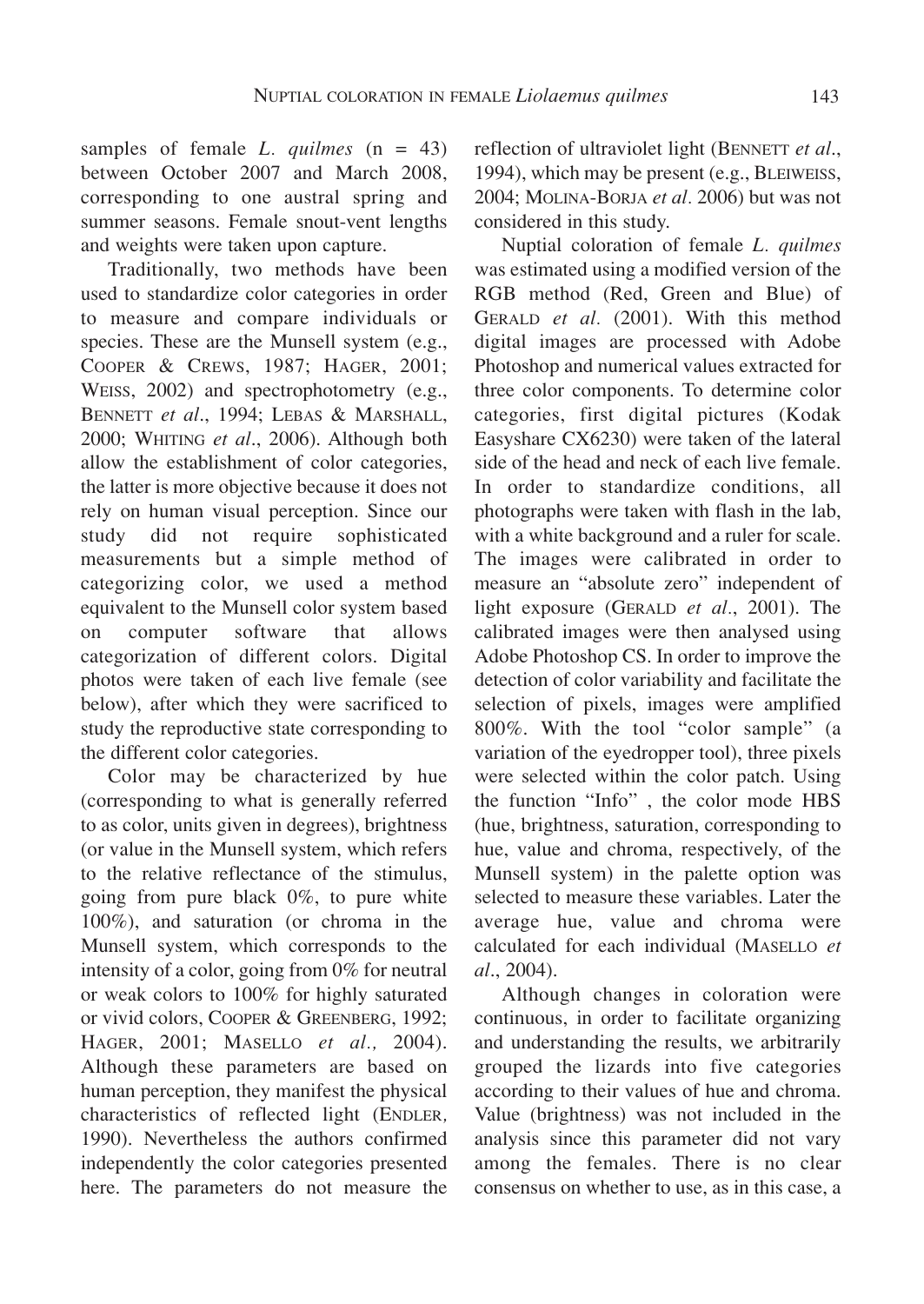continuous variable or discrete categories. For example, COTE *et al*. (2008) suggest that the continuous color variation from pale yellow to orange in adult female *Lacerta vivipara* should be maintained, finding no evidence for distinct color morphs, whereas VERCKEN *et al*. (2008) consider that this continuous color variation may be divided into three discrete categories. The color categories we obtained were: no nuptial coloration (NN), light yellow (LY), strong yellow (SY), medium orange (MO), and strong orange (SO). The intensity range increases as the chroma (saturation) index of the color increases. At the same time the hue index diminishes (Table 1, Fig. 1).

The animals were sacrificed using pentothal sodium, after which they were placed in 10% formaldehyde for 24 h, then preserved in 70% alcohol. Females obtained in monthly samples between October and March were dissected to determine their reproductive state. A Nikon SMZ-10 microscope with a micrometric Nikon 15x lens was used. To characterize a reproductive state, we considered the type of oviduct (whether folded or not), presence of yolked follicles, size of the biggest follicle from the two ovaries, eggs in the oviduct and corpora

**TABLE 1.** Color categories defined by maximum and minimum averages of hue and chroma. LY: light yellow, MO: medium orange, NN: no nuptial coloration, SO: strong orange, SY: strong yellow.

**TABLA 1.** Categorías de coloración definidas por los valores promedios máximos y mínimos de matiz y croma. LY: amarillo claro, MO: naranja medio, NN: sin color nupcial, SO: naranja fuerte, SY: amarillo fuerte.

| <b>HUE</b>                | <b>CHROMA</b> |
|---------------------------|---------------|
| $25^{\circ} - 40^{\circ}$ | $15 - 24\%$   |
| $35^{\circ} - 50^{\circ}$ | $25 - 34\%$   |
| $35^{\circ} - 50^{\circ}$ | $35 - 55\%$   |
| $15^{\circ} - 34^{\circ}$ | $45 - 64\%$   |
| $15^{\circ} - 34^{\circ}$ | $65 - 85\%$   |
|                           |               |



**FIGURE 1.** Digital photographs of nuptial coloration in female *Liolaemus quilmes*. a) no nuptial coloration (NN), b) light yellow (LY), c) strong yellow (SY), d) medium orange (MO), e) strong orange (SO).

**FIGURA 1.** Fotografías digitales de la coloración nupcial en hembras *Liolaemus quilmes*. a) sin color nupcial (NN), b) amarillo claro (LY), c) amarillo fuerte (SY), d) naranja medio (MO), e) naranja fuerte (SO).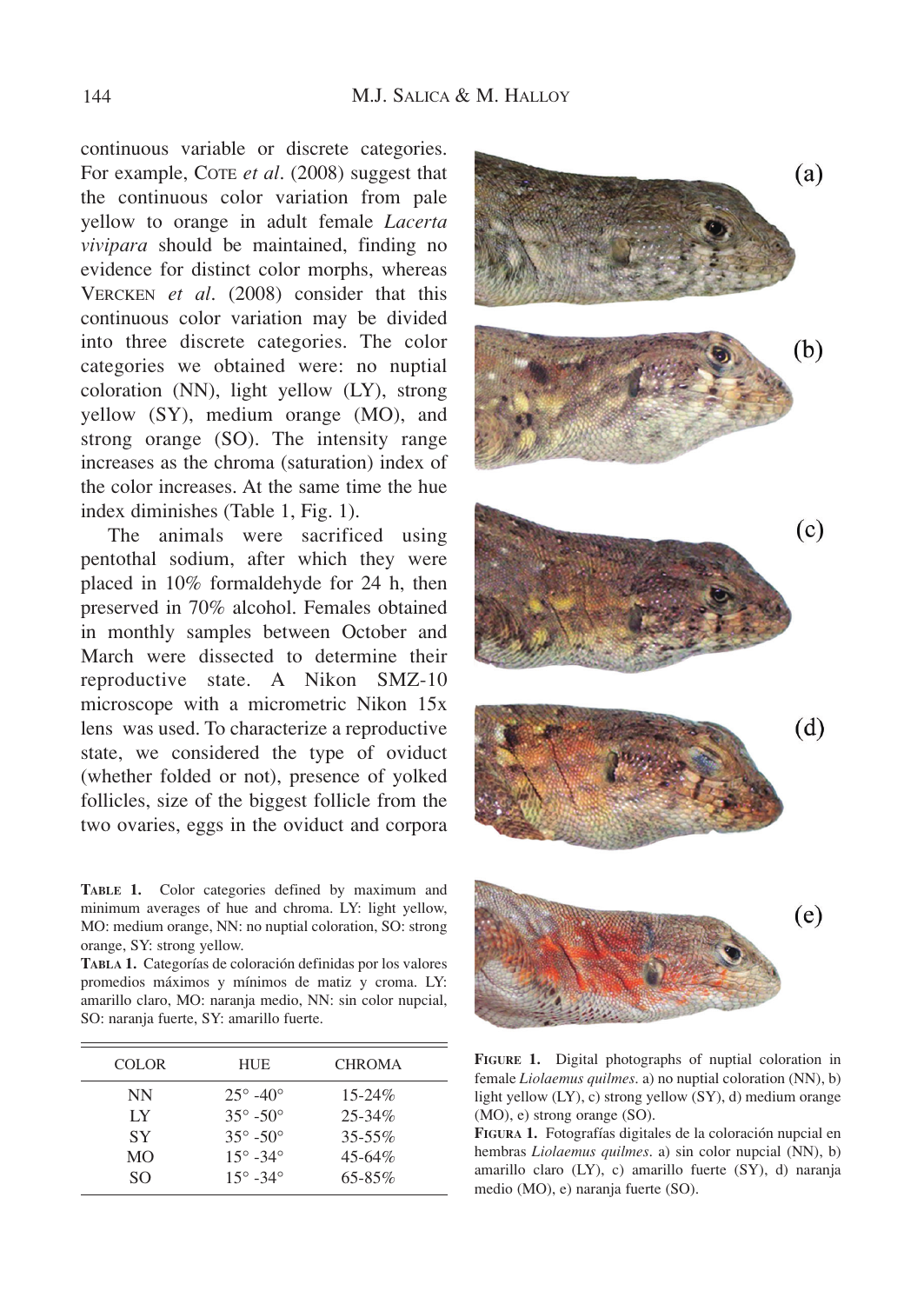lutea. We defined five reproductive states (CREWS, 1980): 1) pre-reproductive females: non-yolked ovarian follicles and non-folded, transparent oviduct present; 2) early vitellogenesis: reproductive females with yolked ovarian follicles with a diameter less than 5 mm and folded oviduct; 3) late vitellogenesis: reproductive females with yolked ovarian follicles with a diameter greater than 5 mm and folded oviduct; 4) gravid: females with eggs in the oviduct; 5) postoviposition: non-reproductive females with small non-yolked ovarian follicles, folded oviduct, with or without the presence of corpora lutea.

#### **RESULTS**

Forty-three females of *Liolaemus quilmes* were collected, eight of which were still prereproductive juvenile females (snout-vent length and weight:  $5.4 \pm 0.3$  cm,  $5.2 \pm 1.1$  g) without nuptial coloration, except for one very light colored female, and 35 adult females (snout-vent length and weight:  $5.9 \pm$ 0.3 cm,  $6.3 \pm 1.4$  g) showing various degrees of nuptial coloration. The following analyses include only the adult females.

Nuptial coloration changed throughout the active period of the lizards (Fig. 2). In October, adult females emerged from hibernation with a predominantly light yellow coloration. All five females were in the early vitellogenic stage. In November and December, the light yellow coloration gradually becomes more intense, changing to orange with time. In November, the noncolored female presented early vitellogenesis, three females were in late vitellogenesis (2 SO and 1 MO), the rest being gravid (1 SO, 1 MO, and 3 SY). In December, two of six females were still in late vitellogenis (1 MO and 1 SY), one was gravid (1 SO) and three had laid their eggs (1 SO and 2 MO). In



**FIGURE 2.** Percent of adult females of different color categories by month. Numbers in the bars indicate the size of the sample. NN: no nuptial coloration; LY: light yellow; SY: strong yellow; MO: medium orange; SO: strong orange. Mating was observed end of October and beginning of November.

**FIGURA 2.** Porcentaje de hembras adultas de distintas categorías de coloración por mes. Los números ubicados en las barras corresponden al tamaño de la muestra. NN: sin color nupcial; LY: amarillo claro; SY: amarillo fuerte; MO: naranja medio; SO: naranja fuerte. Cópulas fueron observadas al final de octubre y principio de noviembre.

January, February and March, yellow pigments gradually replaced the orange coloration. All females were postoviposition. Considering both orange color categories, MO and SO, there were significantly more late-vitellogenic females with these colors than in the gravid or postovipositon stages (Chi-square goodness-of-fit test:  $\chi^2 = 16.06$ ,  $df = 2$ ,  $p < 0.01$ ; SIEGEL & CASTELLAN, 1988). Figure 3 illustrates this gradual change considering average values of chroma (saturation) and hue (color). Color goes from a less saturated yellow in early vitellogenic females, becoming an intense orange in late vitellogenic females, followed by a progressively lighter orange in gravid females, finally turning to yellow, increasingly less saturated, in postoviposition.

#### **DISCUSSION**

The nuptial coloration in female *L. quilmes* developed in a similar way as that reported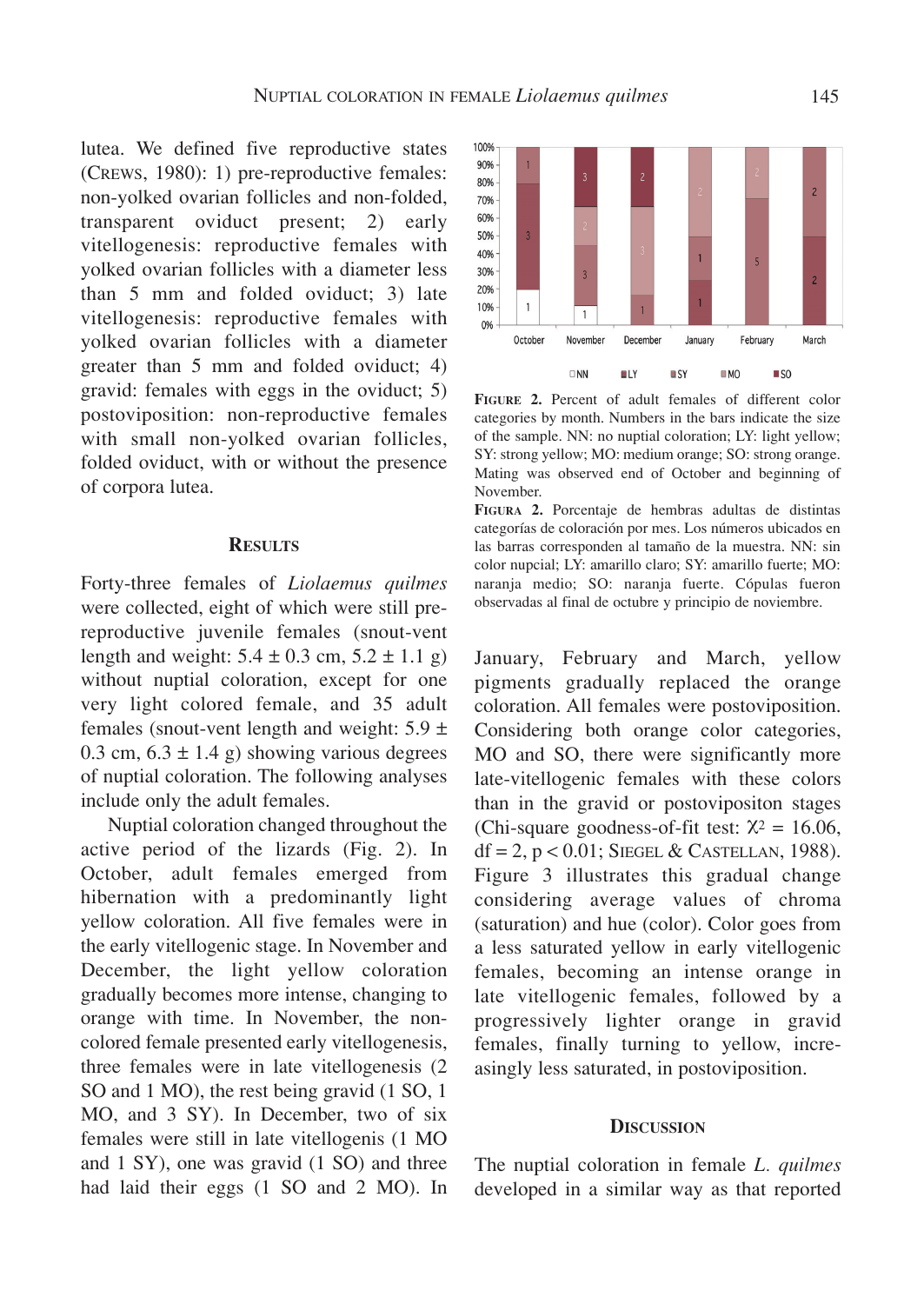

**FIGURE 3.** Average values of hue (color) and chroma (saturation) for adult females at different reproductive stages.

**FIGURA 3.** Valores promedio de matiz (color) y croma (saturación) para hembras adultas correspondiente a los diferentes estados reproductivos.

for other lizard species (e.g., *Gambelia wislizeni,* MEDICA *et al.*, 1973; *Crotaphytus collaris,* FERGUSON, 1976; *Holbrookia propinqua*, COOPER *et al.*, 1983). At the time of their emergence from hibernation in October, females presented mostly light yellow nuptial coloration with maximum intensity reached during the final stages of vitellogenesis. Orange colors remained in half of the gravid females, gradually disappearing towards the end of the reproductive season (Figs. 2, 3).

Results show a relationship between female nuptial coloration and reproductive state, light-colored females being in early vitellogenesis and more intensely colored females in late vitellogenesis or in the early stage of pregnancy. Thus mating could be expected to occur when females were more intensely colored indicating physiological receptivity. However, mating was observed in the field at the end of October, beginning of November, when females were light-colored, corresponding to the early vitellogenic stage. Females were therefore behaviourally receptive during early vitellogenesis,

understood as "the behaviour of females that is required for insemination to occur" (WHITTIER & TOKARZ, 1992:24), often thought to be restricted to the final stages of vitellogenesis when follicles have been released into the oviduct and can be fertilized by incoming sperm. Here females were receptive to males even though their reproductive physiology needed further development. Males, on the other hand, reach their peak testicular growth by October (see RAMIREZ PINILLA, 1992a, for a study on males of the same population). This would explain the mating seen in the field at that time, i.e., increase in male reproductive activity, female behavioral receptivity but not female physiological reproductive readiness. It may be that copulation helps to stimulate or trigger the reproductive physiology of the female (e.g. *Anolis carolinensis,* CREWS, 1975). On the other hand, sperm retention has been reported in many reptiles (see review in SEVER & HAMLETT, 2002), including in *L. quilmes* (RAMIREZ PINILLA, 1992b). Therefore, male courtship and mating, combined with female behavioral receptivity during early vitellogenesis and retention of sperm in her oviducts, may allow for fertilization to occur at a later time. Observations reported here point to several new lines of study as well as to the importance of integrating studies on reproductive physiology and behavioural information.

#### *Acknowledgements*

We are grateful to R. Montero, N. Ibargüengoytía, and C. Robles, for their help at different stages of the study. Specimens were deposited in the Fundación Miguel Lillo, Tucumán, Argentina. We thank the Dirección de Recursos Naturales y Suelos, province of Tucumán, Argentina, for permits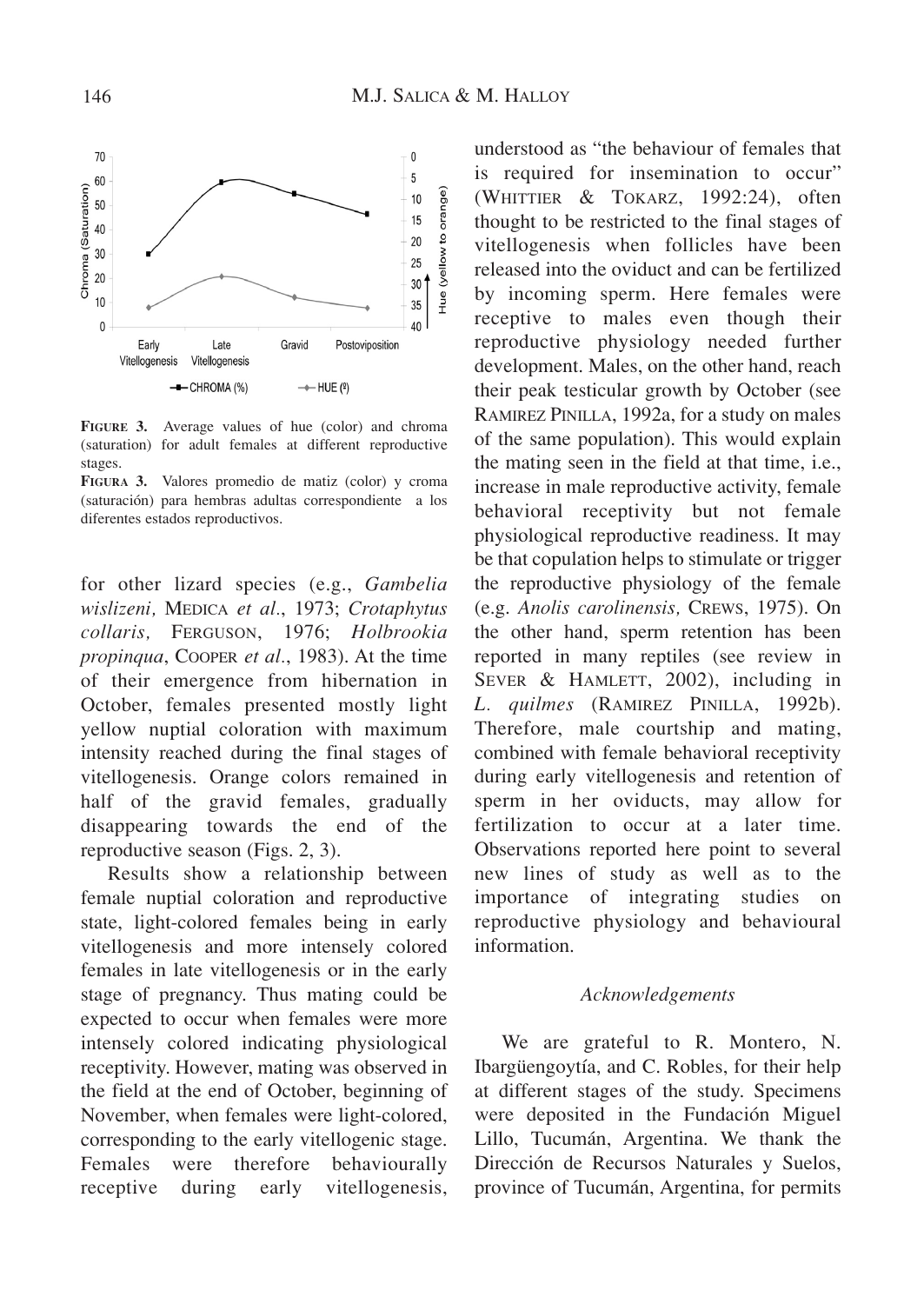to collect in the Parque Provincial Cumbres Calchaquíes y Área Protegida Valles Calchaquíes Tucumanos (#115-07) and financial help from PIP-CONICET 5780 and CIUNT G315.

## **REFERENCES**

- ABDALA, C.S., QUINTEROS, A.S. & ESPINOZA, R.E. (2008): Two new species of *Liolaemus* (Iguania: Liolaemidae) from the Puna of Northwestern Argentina. *Herpetologica*, 64: 458-471.
- BAIRD, T.A. (2004): Reproduction coloration in female collared lizards, *Crotaphytus collaris*, stimulates courtship in males. *Herpetologica,* 60: 337-348.
- BENNETT, A.T.D., CUTHILL, I.C. & NORRIS, K.J. (1994): Sexual selection and the mismeasure of color. *American Naturalist*, 144: 848-860.
- BLEIWEISS, R. (2004): Ultraviolet plumage reflectance distinguishes sibling bird species. *Proceedings of the National Academy of Sciences USA*, 101: 16561- 16564.
- CABRERA, A.L. & WILLINK, A. (1980): *Biogeografía de América Latina*, 2nd ed. Secretaría General de la Organización de los Estados Americanos, Programa Regional de Desarrollo Científico Tecnológico, Washington, D.C.
- CEI, J.M. (1993): *Reptiles del Noroeste, Nordeste y Este de la Argentina.* Monografie XIV, Museo Regionale di Scienze Naturali, Torino.
- COOPER, W.E. & CREWS, D. (1987): Hormonal induction of secondary sexual coloration and courtship rejection behaviour in female keeled earless lizards (*Holbrookia propinqua*). *Animal Behaviour*, 35: 1177-1187.
- COOPER, W.E. & GREENBERG, N. (1992): Reptilian coloration and behavior. Pp.

298-422, *in*: Gans, C.G. & Crews, D. (eds.), *Biology of the Reptilia, vol. 18, Physiology E: Hormones, Brain and Behavior*. University of Chicago Press, Chicago.

- COOPER, W.E., ADAMS, C.S. & DOBIE, J.L. (1983): Female color change in the keeled earless lizard, *HoIbrookia propinqua*: relationship to the reproductive cycle. *Southwestern Naturalist*, 28: 275-280.
- COTE, J., LE GALLIARD, J.F., ROSSI, J.M. & FITZE, P.S. 2008. Environmentally induced changes in carotenoid-based coloration of female lizards: a comment on Vercken *et al*. *Journal of Evolutionary Biology*, 21: 1165-1172.
- CREWS, D. (1975): Effects of different components of male courtship behaviour on environmentally induced ovarian recrudescence and mating preferences in the lizard *Anolis carolinensis*. *Animal Behaviour,* 23: 349-356.
- CREWS, D. (1980): Interrelationships among ecological, behavioral, and neuroendocrine processes in the reproductive cycle of *Anolis carolinensis* and other reptiles. *Advances in the Study of Behavior*, 11: 1- 74.
- CUADRADO, M. (1998): The use of yellow spot colors as a sexual receptivity signal in females of *Chamaeleo chamaeleon*. *Herpetologica*, 54: 395-402.
- CUADRADO, M. (2000): Body colors indicate the reproductive status of female common chameleons: experimental evidence for the intersex communication function. *Ethology,* 106: 79-91.
- ENDLER, J.A. (1990): On the measurement and classification of color in studies of animal color patterns. *Biological Journal of the Linnean Society*, 41: 315-352.
- ETHERIDGE, R.E. (1993): Lizards of the *Liolaemus darwinii* complex (Squamata: Iguania: Tropiduridae) in Northern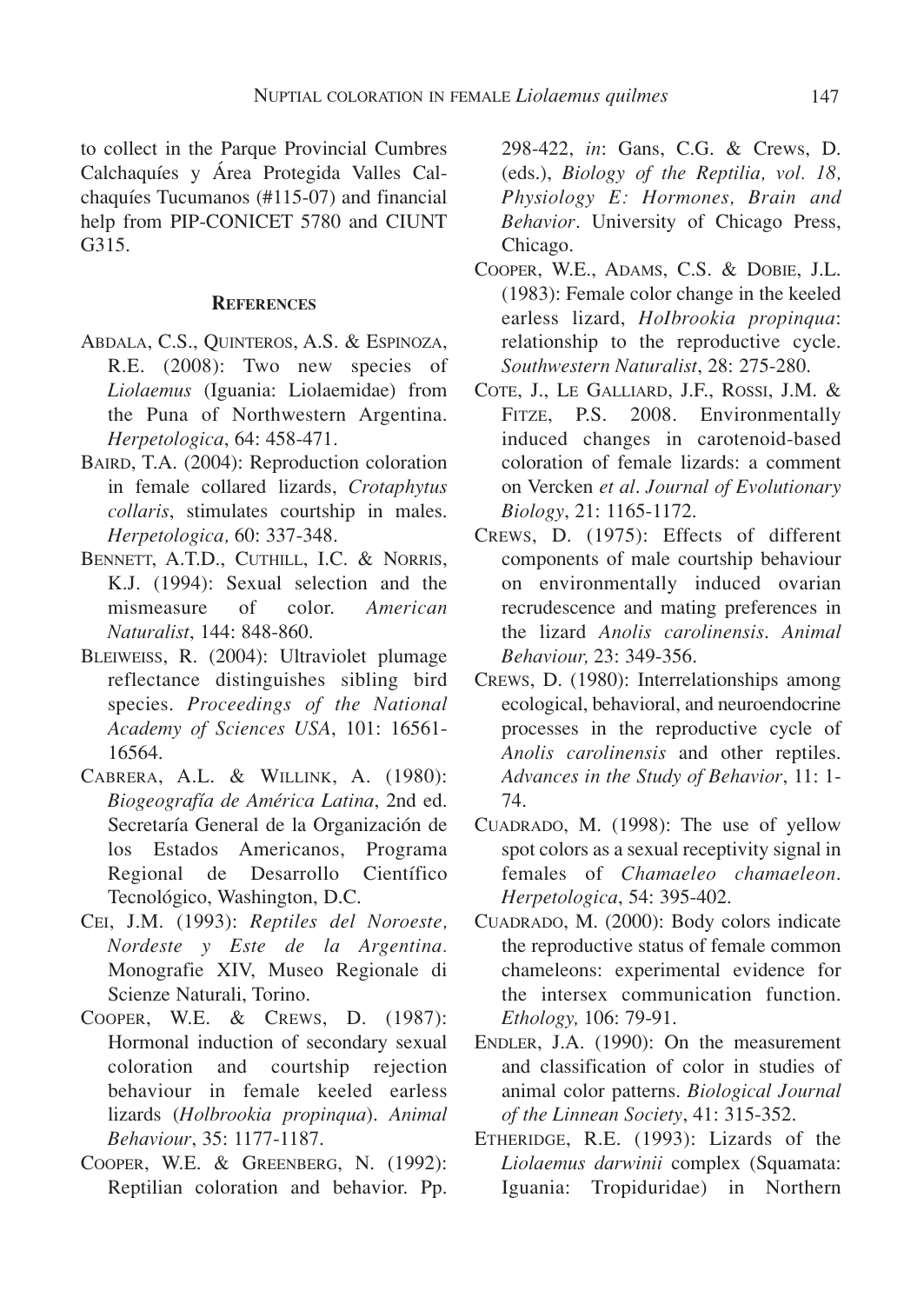Argentina. *Bollettino del Museo regionale di Scienze naturali, Torino*, 11: 137-199.

- FERGUSON, G.W. (1976): Color change and reproductive cycling in female collared lizards (*Crotaphytus collaris*). *Copeia*, 1976: 491-494.
- FROST, D.R., ETHERIDGE, R., JANIES D. & TITUS, T. (2001): Total evidence, sequence alignment, evolution of polychrotid lizards, and a reclassification of the Iguania (Squamata: Iguanania). *American Museum of Natural History, Novitates,* 3343: 1-38.
- GERALD M.S., BERNSTEIN, J., HINKSON, R. & FOSBURY, R.A.E. (2001): Formal method for objective assessment of primate color. *American Journal of Primatology,* 53: 79-85.
- HAGER, S.B. (2001): The role of nuptial coloration in female *Holbrookia maculata*: evidence for a dual signalling system. *Journal of Herpetology*, 35: 624-632.
- HALLOY, M. (1996): Behavioral patterns in *Liolaemus quilmes* (Tropiduridae), a South American lizard. *Bulletin of the Maryland Herpetological Society*, 32: 43-57.
- HALLOY, M. & ROBLES, C. (2003): Patrones de actividad y abundancias relativas en un lagarto del noroeste argentino, *Liolaemus quilmes*, (Iguania: Liolaemidae). *Cuadernos de Herpetología*, 17: 67-73.
- HALLOY, M., ETHERIDGE, R. & BURGHARDT, G. (1998): To bury in sand: phylogenetic relationships among lizard species of the boulengeri group, *Liolaemus* (Reptilia: Squamata: Tropiduridae), based on behavioral characters. *Herpetological Monographs,* 12: 1-37.
- HALLOY, M., ROBLES, C. & CUEZZO, F. (2006): Diet in two syntopic neotropical lizard species of *Liolaemus* (Liolaemidae): interspecific and intersexual differences. *Revista Española de Herpetología*, 20: 47-56.
- HALLOY, M., GUERRA, C. & ROBLES, C. (2007): Nuptial coloration in female *Liolaemus quilmes* (Iguania: Liolaemidae): ambiguity and keeping males interested? *Bulletin of the Maryland Herpetological Society*, 43: 110-118.
- LEBAS, N.R. & MARSHALL, N.J. (2000): The role of colour in signalling and male choice in the agamid lizard *Ctenophorus ornatus*. *Proceedings of the Royal Society, London B*, 267: 445-452.
- MASELLO, J.F., PAGNOSSIN, M.L., LUBJUHN, T. & QUILLFELDT, P. (2004): Ornamental non-carotenoid red feathers of wild burrowing parrots. *Ecological Research*, 19: 421-432.
- MEDICA, P.A., TURNER, F.B. & SMITH, D.D. (1973): Hormonal induction of color change in female leopard lizards, *Crotaphytus wislizenii*. *Copeia,* 1973: 658-661.
- MOLINA-BORJA, M., FONT, E. & AVILA, G.M. (2006): Sex and population variation in ultraviolet reflectance of colour patches in *Gallotia galloti* (Fam, Lacertidae) from Tenerife (Canary Islands). *Journal of Zoology*, 268: 193-206.
- MONTANUCCI, R.R. (1965): Observations on the San Joaquin leopard lizard, *Crotaphytus wislizenii silus* Stejneger. *Herpetologica*, 21: 270-283.
- OLSSON, M. (1995): Forced copulation and costly female resistance behaviour in the Lake Eyre dragon, *Ctenophorus maculosus*. *Herpetologica*, 51: 19-24.
- OLSSON, M. & MADSEN, T. (1998): Sexual selection and sperm competition in reptiles. Pp. 503-577*, in*: Birkhead, T.R. & Moller, A.P. (eds.), *Sperm Competition and Sexual Selection.* Academic Press, London.
- RAMIREZ PINILLA, M.P. (1992a): Ciclos reproductivos y de cuerpos grasos en dos poblaciones de *Liolaemus darwinii*